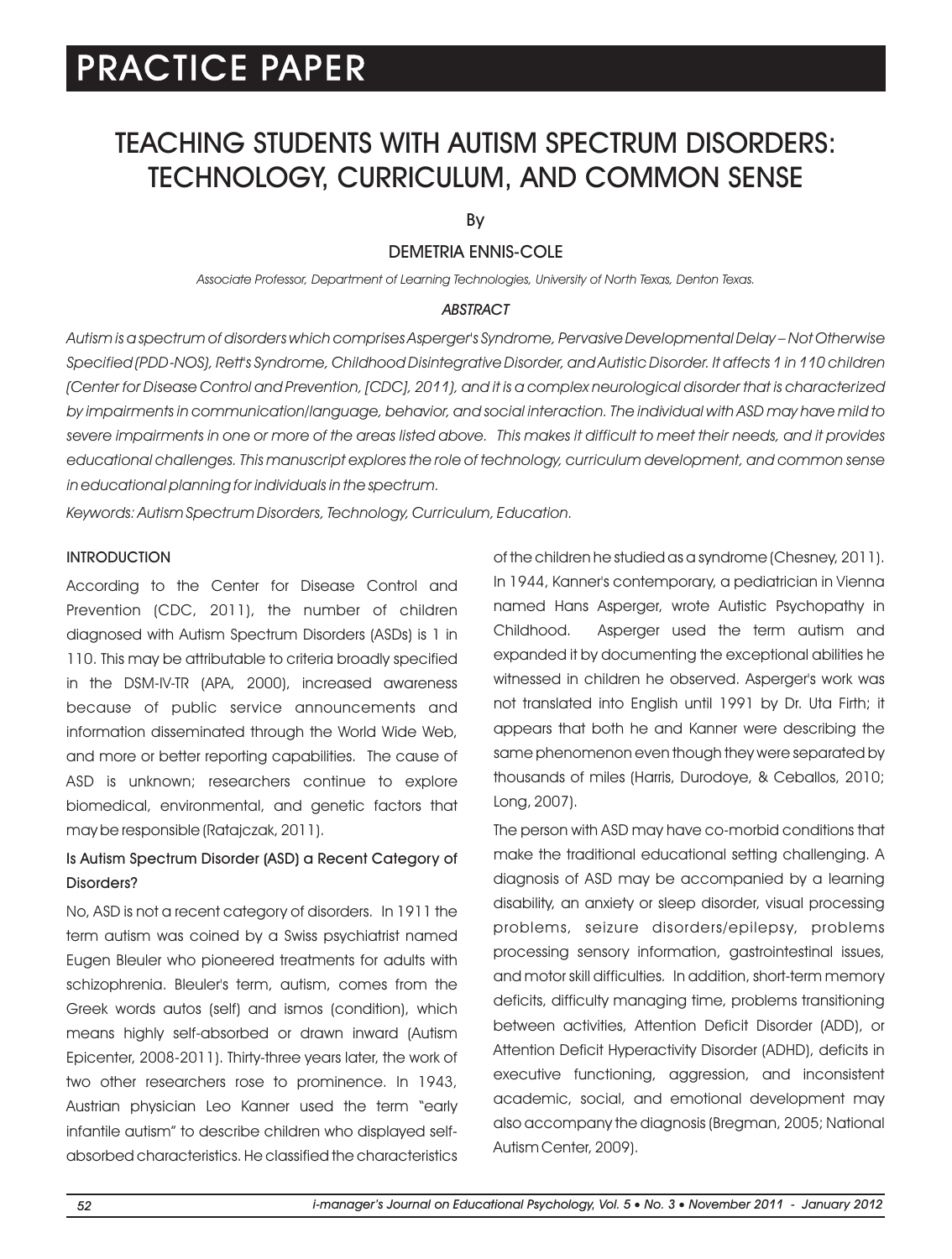Individuals with autism are a heterogeneous group and they vary greatly in the amount of impairment they have in communication, social skills, and behavior (stereotypical, restrictive and/or repetitive). A "One size fits all" classification is definitely a misnomer, and it is common for an individual in the autism spectrum to have normal or average intelligence. Some individuals possess skills that make them a genius in a narrowly defined area which relies on memorization, pattern recognition, computation, musical, or artistic talent. Others are borderline in their intellectual capability and some are intellectually disabled. This variation makes Autism an extremely complex spectrum of disorders with no easy answers or fixed solutions (Lord, Cook, Leventhal, & Amaral, 2000). Even though there are no fixed solutions, the application of technology, curriculum planning which considers the needs and issues of individuals with autism, and common sense approaches which acknowledge and leverage the user's strengths are critical tools for successful educational outcomes.

#### Technology and ASD

There are many different types of technology that can be used to help autistic learners observe appropriate behavior and social interaction, gain academic skills, and communicate. Some applications of technology gaining momentum include video modeling, virtual reality, and augmentative communication devices. Video-modeling (VM) is technology-based strategy supported by a body of evidence (National Autism Center, 2009). It allows an individual with autism to observe visual sequences, procedures, and social interactions and learn those procedures and appropriate forms of behavior and communication. It is a visual form of training that has been used to teach autistics a variety of social, procedural, and functional skills. Video sequences can be captured on a flip video camera or more expensive device and displayed on an iPod Touch, iPad, laptop computer or DVD Player. Video Modeling stems from Bandura's Social Learning Theory; learning takes place when behaviors, attitudes, and actions of respected models are observed. Individuals with ASD may have poor eye gaze, limited social interaction, few verbal initiations, poor joint attention, and limited imaginative and pretend play skills. Video modeling has been used successfully to increase skills in these and other areas: emotional perception, play skills, conversation, social communication, spontaneous requesting, social initiation, and perspective taking (D'Ateno, Mangiapanello & Taylor, 2003; MacDonald, Clark, Garrigan & Vangala, 2005; Nikopoulos & Keenan, 2007; Owen-DeSchryver, Carr, Cale & Blakeley-Smith, 2008).

A virtual environment (also known as virtual reality) is an emerging technology in the field of pediatric rehabilitation; its ability to present realistic settings and training scenarios makes it ideal for autistic learners. According to Parsons, Rizzo, Rogers, and York (2009), virtual environments have many advantages: strong visual presentations, systematic control over real-world scenarios, the ability to capture detailed performance data, user control, and the fact that children with ASD find visual technology and the control over it highly appealing. The findings in the literature on children with ASD and VEs are as follows: VR supports individualized learning; desktop VEs can be used for longer periods of time than immersive VEs; and visual representations and stimulus control are beneficial to learners with ASD. A growing number of researchers are building and investigating this type of technology because it provides vestibular stimulation, generalization, and repetition (Hetzroni & Tannous, 2004). Several researchers have indicated that VR is a promising application of technology because of its incomparable control over the environment, its ability to promote learning and generalization, the ability to gradually introduce and remove distracting stimuli, and its high degree of realism for teaching skills that may contain an element of danger (i.e., safety training, pedestrian crossings, etc.) (Goldsmith & LeBlanc, 2004; Schmidt & Schmidt 2008). As technology advances and costs decrease, lower-cost virtual environments may become widely available.

Augmentative and alternative communication (AAC) devices have been used to help individuals with communication impairments due to autism, cerebral palsy, strokes, and other disabilities. AAC devices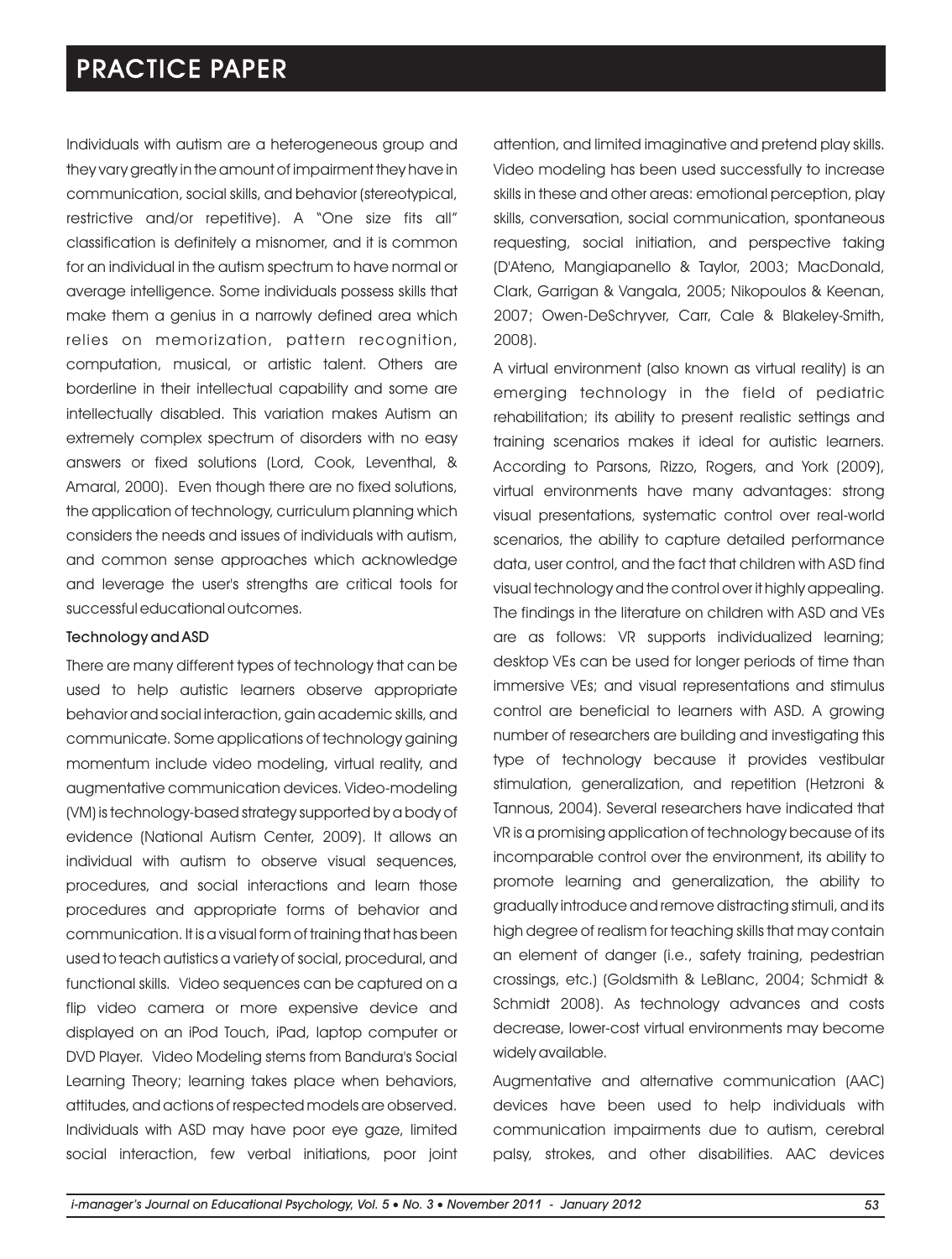supplement or replace speech and writing when these skills are temporarily or permanently impaired. AAC can include gestures, sign language, facial expressions and even complicated computer systems with synthesized speech. Simple non-electric devices that allow users to select letters or pictures that represent their needs, desires or activities are known as low-technology AAC devices. The user's options are selected from boards or books, and individuals can use eye gaze, head or mouth pointers if they have physical limitations. Other more complex hightechnology AAC devices store and retrieve electronic messages, synthesize and provide voice output (Glennen & DeCoste, 1997). They include display devices with changeable symbols. "High-Tech" AAC devices can be expensive: DynaVox, LightWRITERs, SpringBoard, and Pathfinder. As technology evolves, the communication applications have become programmable on the iPod Touch, iPhone, and iPad, offering users a more affordable solution. Several AAC applications like Proloquo2Go, iCommunicate, iConverse, Look2Lean, TapSpeak Button, and others are available.

AAC devices use a variety of symbols; professionals working with families must understand the meaning of the symbols within the cultural context of the family. Symbols vary in meaning across cultures. Cultural and linguistic background impact the use of AAC devices (Trembath, Balandin, & Rossi, 2005). Programming a "thumbs up" symbol on an AAC device in American and European cultures means OK, but the same symbol is rude and offensive in Islamic and Asian Cultures. Using the hand in a upward position in American and British cultures means stop or halt, but in Singapore or Malaysia, the same symbol can mean that you are trying to get the attention of someone (a waiter or other service provider), or you are asking for permission to speak. Hence the importance of family input and cultural sensitivity is needed when symbols are programmed on AAC devices.

#### Other Useful Technologies

Technology is a powerful force; it can liberate, connect, provide access, increase productivity, and support learning. Several applications of technology in Autism Research facilitate data collection, analysis, and intervention planning: systems for data collection, video for monitoring behavior and social skills development, electronic data transmission to professionals, and more. Goodwin (2008) discusses a variety of technology applications that can assist individuals with Autism, practitioners, and researchers:

#### *Communicating Behavior to Health Professionals*

- http://www.caringtechnologies.com/bicapture l *Learning About Emotions*
- http://autismresearchcenter.com/books/dvdvideo. l asp

*Skill Generalization and Instructional Aids*

• http://dotolearn.com/

#### *Research and Implementation*

http://www.IANproject.org l

### *Speech Recognition, S ynthes i s and Voice Transformation*

http://www.cslu.ogi.edu/projects/researchprojects. l html

#### *Autism Speaks – Innovative Technology for Autism (ITA)*

http://www.autismspeaks.org/science/research/ l initiatives/ita\_initiative.php

Some additional applications of technology include the following: listening centers, reading software, e-books, online comic strip conversations, writing and typing software, CAI for mathematics and vocabulary acquisition, talking calculators, talking photo albums (steps in a process, recognition of facts, places, people, emotions), software for emotional recognition, instructional software for academic enrichment, distance learning courses, card readers and recorders, personal digital assistants (PDAs), mobile phones, customizable overlays for computerized input, Nintendo DS (math and reading games), virtual reality (Reaction Grid and Second Life for older learners), and others. When technology tools match desired learning outcomes, they provide the opportunity to teach content in more engaging, more interesting, and more visually appealing formats.

#### Technology and Learners with ASD

#### *Methodology*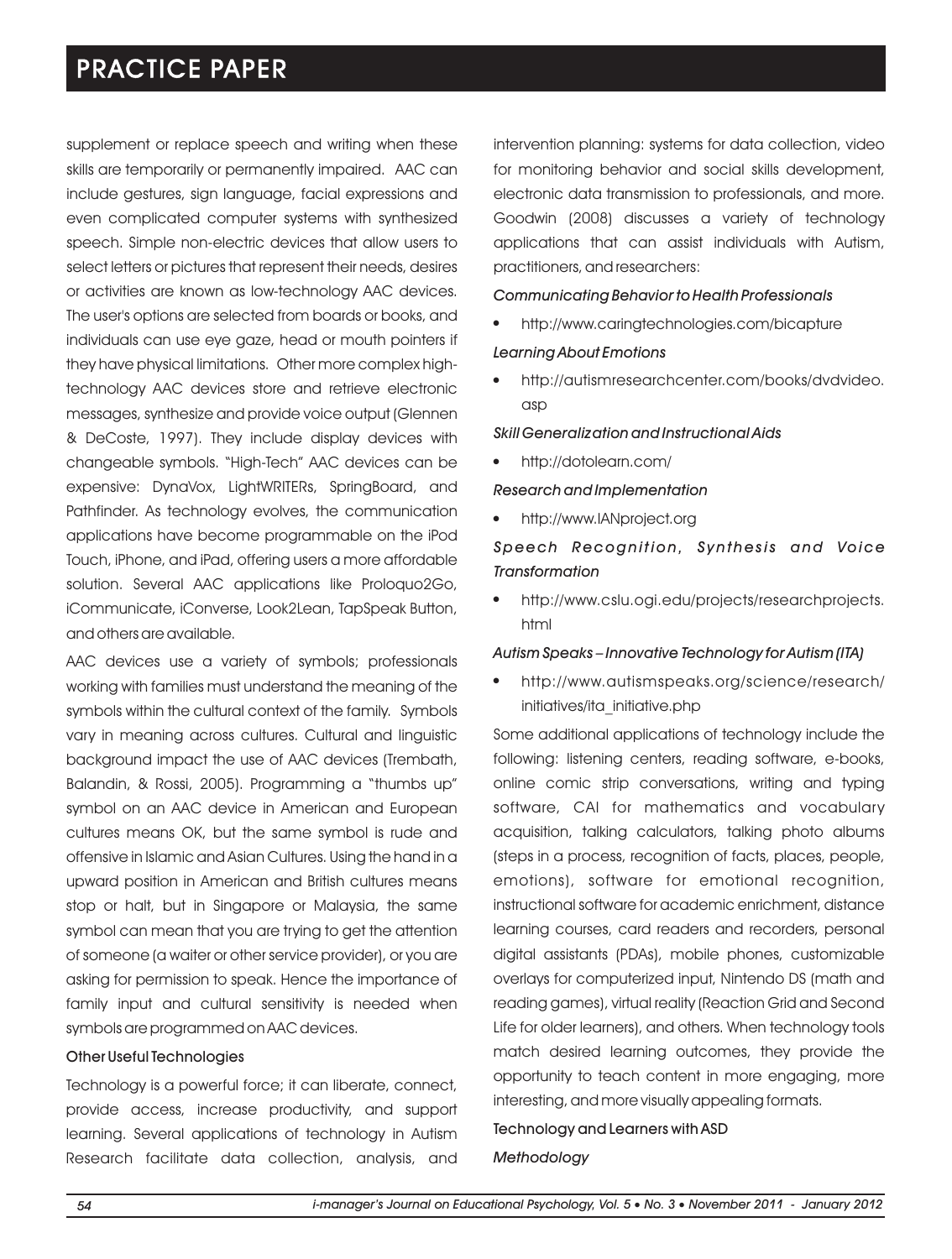Students ages 4-12 were recruited to attend a special technology lab (http://tara.unt.edu) to use software and hardware and interact with other children. The students attended the lab during spring of 2010, and they used a variety of software packages and tools. Their reaction to software packages, preferred features of software, and use of technology at home was gleaned from interviews with their parent. Each student attended the lab for 2.0 to 3.5 hours each week during the semester.

#### Findings from the TARA Lab

Five students (3 female & 2 male) between the ages of 8 and 12 with similar characteristics participated in this study. The students had a primary diagnosis of Autism, and each had academic and social skill deficits. The most common academic problems reported were reading comprehension (80%) and mathematics – division problems (80%). The students' most commonly reported social skill deficits were developing relationships with their peers (80%) and understanding the concept of friendship (80%). A mixed-method design with a purposive sample was used in this study. Parents were interviewed, and they filled out a survey designed to collect data on their child's academic and social skills problems. The survey contained demographics, family history, the child's educational history, medical information, information on private services the child received, and information on the child's technology use at home.

All five children used technology at home (including e-Books, Nintendo DS, Wii, and Laptop Computers with Internet access & home schooling curriculum); the most frequently used software packages reported by parents were Math Whizz (Whizz Education), Mavis Beacon Keyboarding Kidz (Broderbund), Type to Learn 4 (Sunburst Digital), JumpStart World & Jumpstart Games (Knowledge Adventure), Destination Math (River Deep), Click n Spell (ClickN KIDS), Where in the World is Carman Sandiego (The Learning Company), Disney's Aladdin Chess Adventures, and Super Mario Bros (Nintendo). The most frequently used online resources and games reported by parents included BrainPOP (FWD Media), streaming videos from Nova (PBS Series) and the Discovery Channel, Magic School Bus Games (Scholastic), and Digi Games (Dress Up

121.com). The parents also provided information on why these resources and games were appealing to their children. Interestingly, all parents reported that their children do not like repetitive or boring activities and games, and they lose interest quickly when they become frustrated or cannot grasp the rules of the games or control features of the software. According to the parents, their children absorb material completely if videos are used to explain content; they gain the most from the combination of visual and auditory information. The parents also reported that their children lose interest in games that become hard quickly and those that perform inconsistently.

As the children visited the lab each week, it was noted that they developed preferences for some of the software packages. Sixty percent of the children preferred Nickel Takes on Disrespect (Thinking Publications) and Nickel Takes on Stealing (Thinking Publications). Other favorites were Mini Mystery Readers (Remedia Publications), Read, Write & Type! (Talking Fingers, Inc.,) Words & Music (Topologika Software - Marion Broadie), and The Deciders Take on Concepts (Super Duper Publications). These packages had full screen presentations, vivid colors, realistic content, animation that could be invoked by the child, exaggerated characters, a combined audio and visual presentation, and a positive message. When the students visited the TARA Lab, several were hypersensitive (60%) and found some sounds in the software bothersome. The volume had to be adjusted or turned off to accommodate these students. When the students were asked what they liked about software, they responded with the following comments:

·"I just like them, and I want to do them in order." (This student went through each item in the programs, clicked animations to see what would happen, and remembered all the actions.)

·"Everything"

·"It's a fun game, and you can learn about not being disrespectful." (A student's comment on Nickel Takes on Disrespect (Thinking Publications).)

·"Shows problems [with the] right number at the right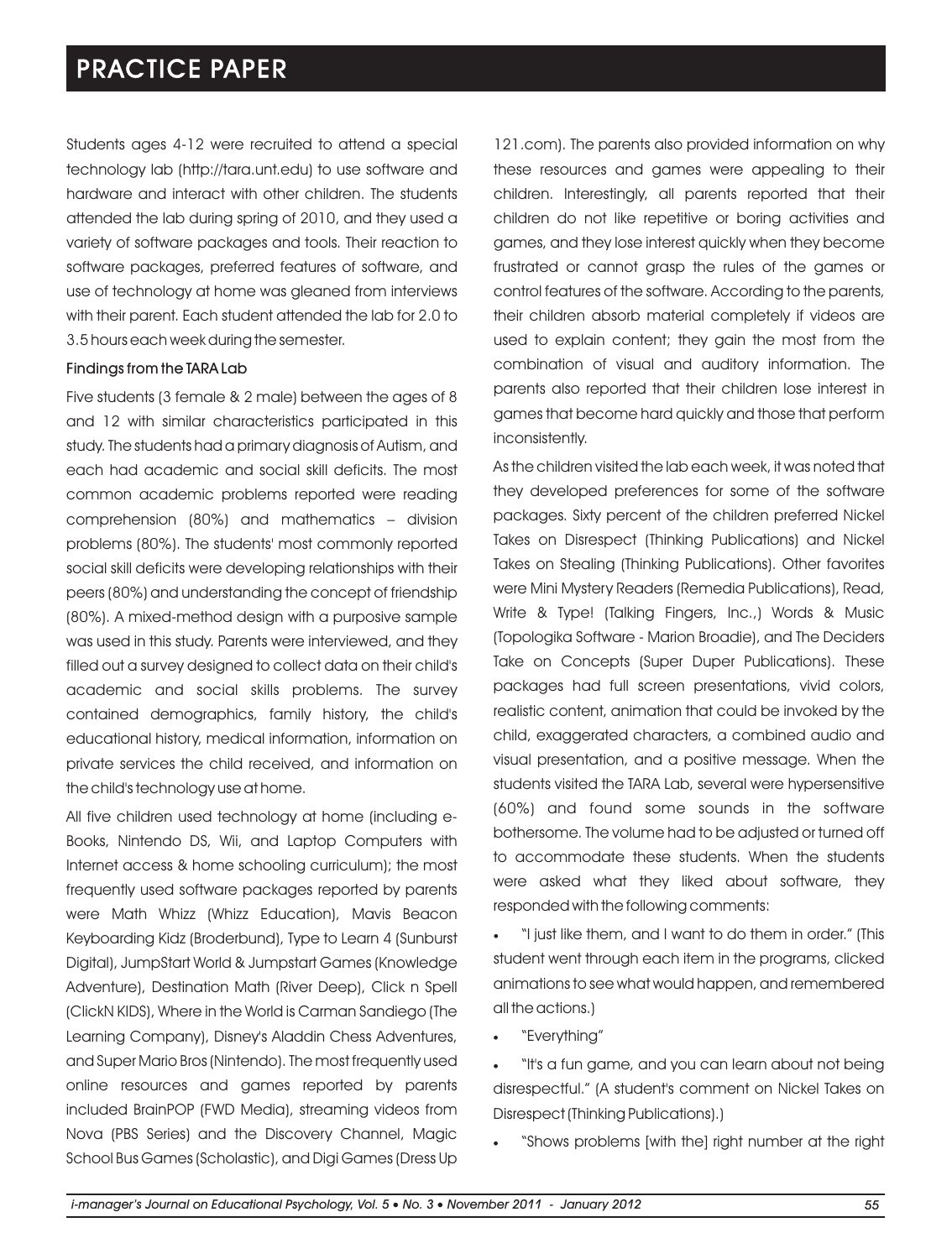time. This could be perfect for kids who struggle."

During some lab visits one student (20%) appeared impatient and frustrated when the software did not load quickly or perform as expected. This student was observed hitting her computer screen when the program was too slow and did not adjust to her settings. One student responded that the singing in one program was "kinda lame isn't it?" Fifty percent of the students had delayed reactions to questions asked of them while they were engaged with the software. Their answers came after at least 2-3 minutes after being asked, or they were asked the question a second or third time.

As students used software packages, common characteristics emerged. The features of software the students found appealing were:

- ·intuitive learning opportunities,
- ·short games without repetition,
- ·an adventure element,
- instructions delivered in both auditory and visual formats,
- animation initiated by the student,
- ·clear examples,
- ·variety, so activities do not become boring,
- ·easy to follow rules and program directions,
- ·gradual increases in difficulty of software, and
- entertaining video segments.

### Curriculum Planning and Instructional Delivery for Students with ASD

Teachers and others working with individuals in the spectrum should plan curriculum with an instructional support tool kit. This kit should include technology and strategies to improve educational outcomes: hands-on activities and materials, frequent breaks, opportunities to assess skill level, choice, visual support, and repetition. Instructional delivery will be more successful if it includes an awareness of sensory issues, direct language, positive reinforcement, learner attention, and TOM (Theory of Mind).

#### Strategies for an Instructional Support Tool Kit.

Curriculum design should begin with instructional objectives and an analysis of the needs and capabilities of the learner. This information is usually found in the IEP (Individualized Education Plan) of learners with ASD. The IEP is a legal agreement between the family and school system for students who have qualified for special education services. IEPs should contain measurable goals that should be accomplished within one year; the progress a student makes toward accomplishing his or her educational goals should be monitored and reported to the parent or caregiver. A team of professionals including parents, the school counselor, the school psychologist, the student's teacher, and others construct the IEP (Friend, 2006; Lytle & Bordin, 2001). Clearly defined evaluation criteria, descriptions of services provided, benchmark measures, and specific dates for services should be included in a student's IEP (Lytle & Bordin, 2001; Yell, Katsiyannis, Drasgrow & Herbst, 2003). The IEP can be a valuable resource for teachers and others planning curriculum. Once the instructional goals and student capabilities are known, a task analysis can be performed to break the instructional objectives into component parts. Once the parts are well understood, the student can be taught specific tasks using an instructional support tool kit. This is a series of strategies to support the learner with ASD as he or she approaches novel problems and attempts to master IEP goals. During instruction, students should engage in hands-on activities as much as possible. Their learning should involve active engagement and multi-modal (kinesthetic, auditory, and visual) activities that help them build a foundation for future learning. All of these elements can be found in instructional software. Computer games can also be used to support learning, teach new content, or provide students with a much needed break. Students with ASD need frequent breaks as they matriculate through learning activities. Breaks give them time to process and understand content, decompress, and relax from any stress caused by learning a new task. As they process new information, their skill level needs to be reevaluated. If they are successful, they should move to a more complex task.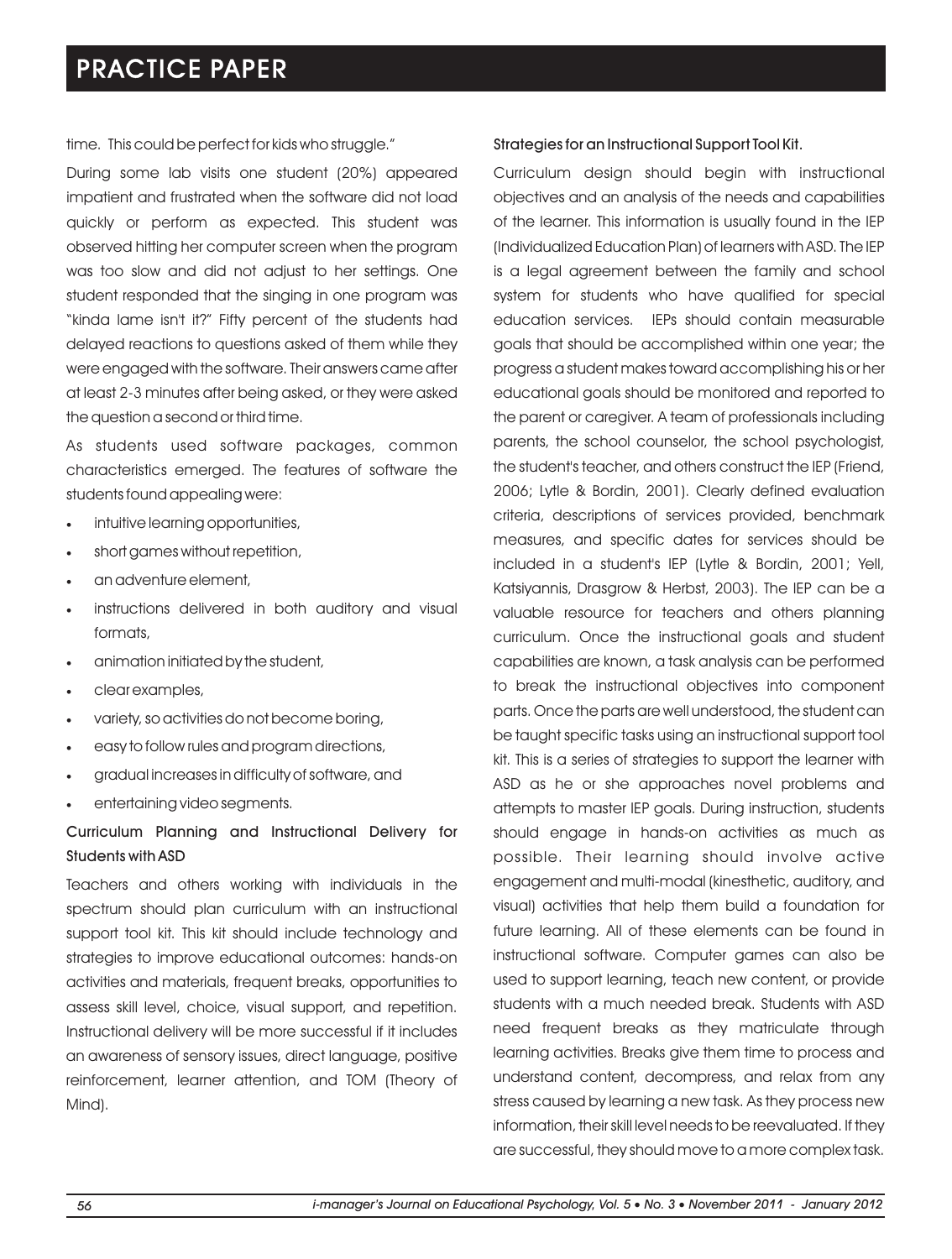If, however, they are unable to master the task, it should be simplified and they should receive assistance to complete the task rather than escape.

Choice, where possible is a good thing. If learning outcomes can be accomplished independently, students will perform better if they can select the order of activities or choose the activities in which they engage. During visits to the TARA Lab, students had the choice of several activities and software programs, and they chose the order of activities. That type of shared control engendered cooperation, provided comfort, and made students want to return to the Lab. Visual support is critical for sustaining interest and providing opportunities for improving learning. Pictures and computerized demonstrations of procedures, routines, schedules, problem-solving activities, and instructional objectives help learners understand both the content and context for learning. Lastly, the instructional tool kit for learners with ASD should contain many opportunities to practice activities and rehearse. Using these strategies to plan curriculum is the first step toward creating a positive learning environment for individuals with ASD. The next step is skilled instructional delivery that considers the special needs of learners in the spectrum: sensory issues, direct language, positive reinforcement, learner attention, TOM (Theory of Mind).

#### Instructional Delivery and ASD - Sensory Issues

Learning situations can be difficult for students with ASD, because many have sensory integration dysfunction. They may have a hypersensitive (over-active) or hyposensitive (under-active) sensory system. The hypersensitive student may avoid touch and hear lights humming, coughing, other children talking, the A/C, the pencil sharpener, and the teacher talking simultaneously and have difficulty filtering these sounds. The smell of glue, playdoh, markers, and lunch being prepared in the cafeteria might be enough to make the student with ASD uncomfortable, ill, or even unresponsive to instruction. The hyposensitive student may seek out stimulation by touching objects or seeking deep pressure. Sensory issues can hinder participation and prompt inappropriate behavior. The author visited a classroom and saw a child

in the spectrum cringe and refuse to write information displayed by an overhead projector. His facilitator told me, "he can see that, his eyes are not as old as mine." How does she know what that child can see? She cannot view the world through his eyes. She thought he was being obstinate. As it turns out, the child had visual issues that made it difficult for him to view and write projected information. We must make an effort to be aware of the educational environment and the items that may cause over-stimulation in learners with ASD. Consultation with an Occupational Therapist and other professionals can identify special sensory challenges and provide activities which lessen the student's discomfort.

#### Instructional Delivery and ASD - Use Direct Language.

In addition to an awareness of sensory issues, we must communicate with the student in simple and direct terms. Slang, sarcasm, colloquialisms, and jokes are not well understood by the individual with an ASD. Clear, direct language is more effective. Telling a student to turn in homework is vague and unclear. Telling a student with ASD to put his finished papers in the green box on your desk is less vague. Saying I have had it, we will call it a day is also unclear. A better statement might be we will stop now. Short, simple statements are better than detailed instructions. This advice is relevant for software as well. Instructions presented to orient the user should be short, simple, and visually presented. After providing clearly stated auditory instruction, a brief review is in order to make sure the learner understands what is required. Many students with an ASD have auditory processing delays, and it may take them more time to comply with requests.

### Instructional Delivery and ASD - Use Positive Reinforcement

Individuals with ASD need to be rewarded for their efforts to behave appropriately, integrate, engage, and overcome their many challenges. Praise, checkmarks, stickers, the use of technology, and opportunities to engage in preferred activities are all examples of positive reinforcement. Pleasant and affirming rewards selected by the learner reinforce desired behaviors and motivate students to repeat the behaviors. Reinforcers should not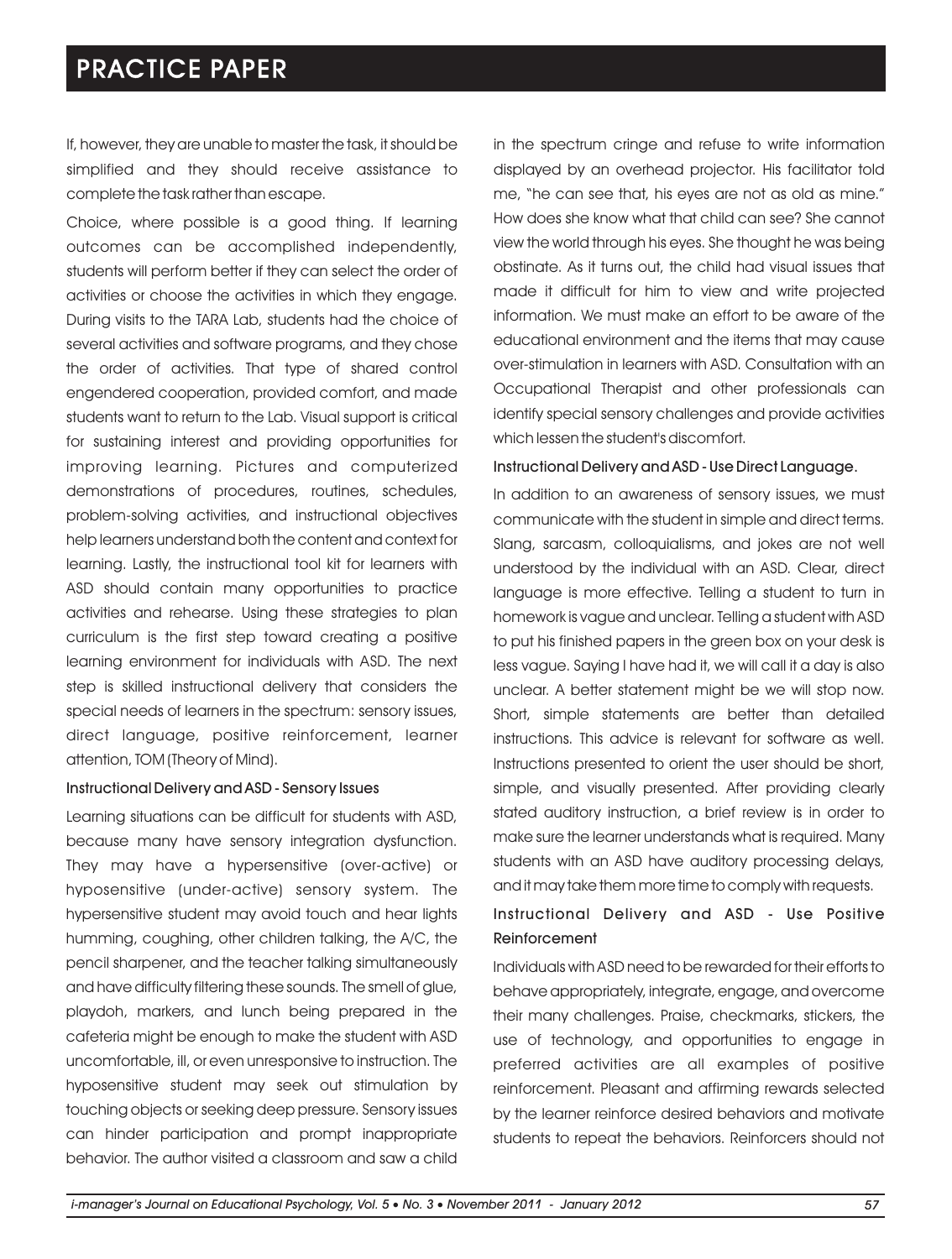be overused, and they should be changed as the student changes; this way they will remain effective.

### Instructional Delivery and ASD - Gain and Maintain Attention.

Always get the student's attention before asking him/her to complete a task. Face the student and tell him/her what you want in simple and direct language. Follow that with a check for understanding to make sure the student knows your expectations (Zager & Shamow, 2005). It is critical to gain the student's attention, and give the student time to process your request. They typically have no problem executing, but they do need extra time to process and respond to language.

### Instructional Delivery and ASD - Understand Theory of Mind (ToM)

"He just won't leave her alone, and she told him to stop!" An angry guidance counselor aware that the male student had ASD did not understand Theory of Mind in the quote above. The 3rd grade male with ASD kept "bothering" a little girl in his class. Bothering was the term the guidance counselor used; she did not understand that the male student was not purposefully trying to agitate or harm his classmate. He had no idea that his classmate had different desires, opinions, feelings, and interests from his own. He wanted to engage in a task, and he simply did not understand that his classmate wanted to do something different. Individuals with ASDs have deficits in their ability to understand another's intentions, reciprocate socially, and understand the effects of their behavior on another. Simon Baron-Cohen co-authored the first research study documenting deficits in ToM in children with Autism. He first used the term mind-blindness to help us understand that individuals in the spectrum may not gather enough information (from social and environmental queues, emotions, gestures, facial features) to help them develop an awareness of what another person might think, want or feel. The young man in the example could not put himself in his classmate's shoes or view the world from her eyes. His own lenses were the only vantage point he could use to assess the situation. Software packages can help – facial recognition programs like MindReading and iPad/iPod Touch applications like Emotion X can be very useful tools to support the recognition of emotions and the development of ToM.

### Using Common Sense in Learning Environments with Learners with ASD

Learners with ASD are unique, and they require patient, guided instruction that minimizes their skill deficits and promotes their independence. Practical, everyday wisdom (common sense) should be used effectively to select support staff and deal with meltdowns.

#### Qualified Support

When selecting support staff for individuals with ASD, education and experience should be prerequisites. Untrained paraprofessionals can impede social skill development and acceptance, create confusion, and promote overdependence (Zager & Shamow, 2005). The experienced professional or paraprofessional should spend time with the child and his/her family and learn as much about the child as possible. An understanding of the child's current reinforcers, non-preferred activities, language and academic skills is critical. The individual supporting the child should know how to collect data on the child's performance and modify the environment to help the child succeed. Para professionals in this role must be well trained; they should be an advocate for the child, a coach when necessary, a mentor, and a facilitator. They should work with families and members of the school staff develop the child's language skills and social relationships with peers. At stressful points in the child's school day (recess, lunch, transitions to and from special activities like music, art, and school sponsored events), the facilitator should provide a safety net of assistance, encouragement, and reassurance. The individual supporting the child should build his/her confidence, promote as much independence as possible, provide structure and routine, help the child develop cognitive flexibility, assist the child with difficult tasks, and reduce the child's anxiety and sensory overload. Strong systems of support neutralize the isolation, anxiety, and depression of those with ASDs (Brewin & Renwick, 2008; Marshall, 2002;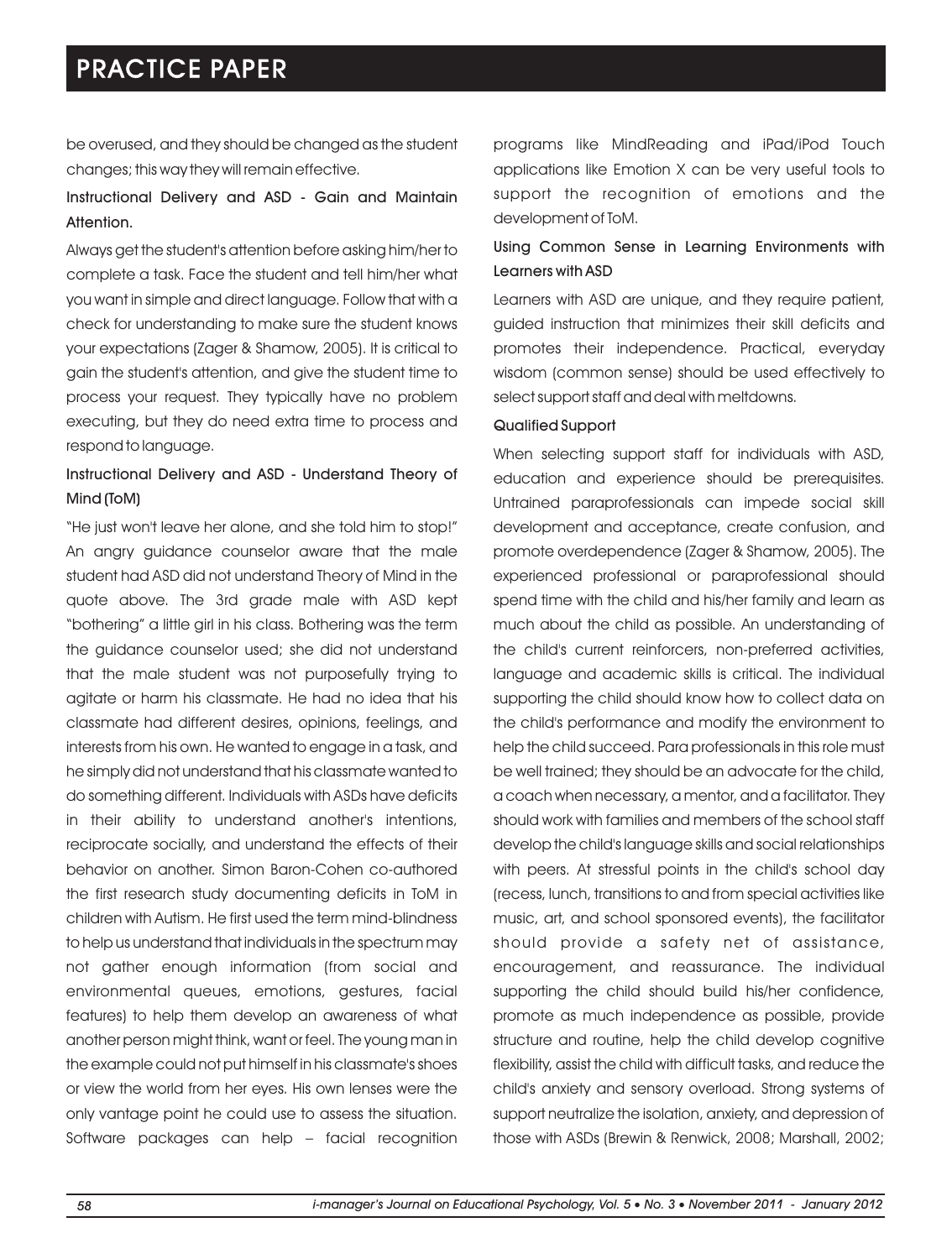Muskat, 2005; Rayner, 2005).

#### Meltdowns and their Meaning

The behavior of an individual with ASD can be absolutely explosive at times. It is tantrums times ten. Depending on the child, these explosive outbursts can include kicking, hitting, and even fighting. Sometimes these can be averted, if their signs are noticed. The only way to discover the signs is to talk with parents/caregivers, and observe the child closely. If the child is verbal and able to tell you the things that make him/her angry or upset that is a start, but that may not be the case. Sometimes physical or psychological factors trigger a meltdown. Some of the more common signs can be rubbing eyes, loud repetitive language, a demonstration of confusion, tearing, picking hands or nose, crying, kicking, or disengagement. When the signs are observed, simplify the task, reduce the demand, and help the student complete the task. Do not allow the student to escape the task, because the student may learn that he/she is allowed to escape a nonpreferred task by exhibiting the signs of a meltdown. Children in the spectrum can learn the wrong things from our reactions to them; do not reinforce behavior that is undesirable.

Meltdowns can have many sources. Some of these include: hunger, fear, isolation, remembering an unpleasant event, over-stimulation, frustration, exhaustion, chemical imbalance, mistreatment, inability to communicate, and others. Some meltdowns can be triggered by demands that push the individual beyond their level of competence and capability. Making sure prerequisite skills are in place, providing support, and scaffolding new information to what is currently known can make sure students are not pushed beyond their capability.

If you cannot divert a meltdown, work through it with the student. Remain calm and patient and keep a low to moderate tone of voice. Realize that the child is having a difficult time, and he is not trying to hurt or threaten you. It is not about you at the moment, and your reaction can extend, heighten, and escalate a bad situation, or it can help diffuse the situation. Try to redirect the student to

activities that take his mind off the meltdown, and prepare for it to "run its course." Meltdowns are not teachable moments; they are just times to endure with patience and resolve. Do not try to teach content or reason with the student. This is not the time! The student's primitive instincts take over, and flight or fight may occur.

#### Conclusion

The most successful instructional environment for individuals with ASD will be those that recognize and celebrate diversity, preserve the student's dignity, make appropriate accommodations after a careful review of the IEP, set reasonable and progressive standards, and foster a positive attitude (Kluth, 2003). The student with ASD will need technology tools that are engaging, intuitive, offer visual and auditory instructions, and present content that gradually increases in complexity. An instructional tool kit of strategies and technology tools can help improve the quality of the learning environment, and common sense approaches for selecting qualified support for the student and dealing with meltdowns can assist the student with ASD. Use technology tools as often as possible to help learners with ASD accomplish the desired learning outcomes, because according to one TARA Lab Attendant "technology helps kids with things they're not good at, so they can keep practicing."

#### References

[1]. American Psychiatric Association (APA). (2000). *Diagnostic and statistical manual of mental disorders* (4th ed., text rev.). Washington, DC: Author.

[2]. Autism Epicenter (2008-2011). *History of Autism.* Retrieved from http://www.autismepicenter.com/historyof-autism.shtml

[3]. Bregman, J. (2005). Definitions and characteristics of the spectrum. In D. Zager (Ed.), *Autism Spectrum Disorders: Identification, education, and treatment* (pp. 3-46). Mahwah, NJ: Lawrence Erlbaum Associates.

[4]. Brewin, B.J., & Renwick, R. (2008). Parental perspectives of the quality of life in school environments for children with Asperger Syndrome. *Focus on Autism and Other Development Disabilities,* 23(4), 242-252.

[5]. Center for Disease Control and Prevention. (2011).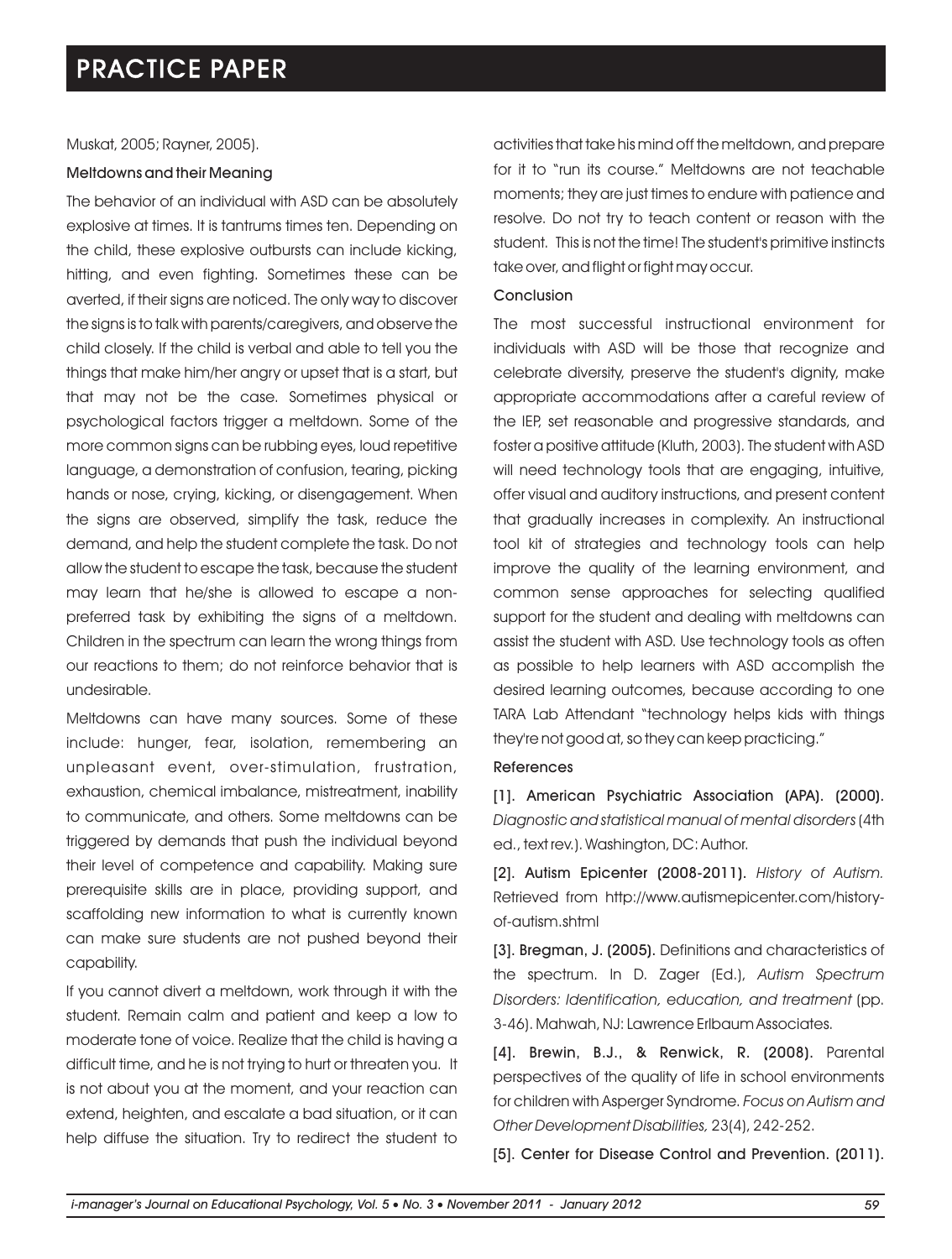*Autism spectrum disorders (ASDs).* Retrieved from http://www.cdc.gov/genomics/resources/diseases/autis m.html

[6]. Chesney, A. (2011). *The Alan Manson Chesney Medical Archives of the Johns Hopkins Medical Institute Leo Kanner Collection. Retrieved from* http://www.medicalarchives.jhmi.edu/papers/kanner.ht ml

[7]. D'Ateno, P., Mangiapanello, K., & Taylor, B.A. (2003). Using video modeling to teach complex play sequences to a preschooler with Autism. *Journal of Positive Behavior Interventions*, 5, 5-11.

[8]. Durand, V.M. (2005). Past, present, and emerging directions in education. In Zager (Ed.), *Autism Spectrum Disorders Identification, Education, & Treatment*, 3rd. Ed., (pp. 89-109).

[9]. Dyches, T. T., Wilder, L. K., Sudweeks, R. R., Obiakor, F. E., & Algozzine, B. (2004). Multicultural issues in autism. *Journal of Autism and Developmental Disorders,* 34, 211- 222.

[10]. Friend, M. (2006). *Special education: contemporary perspectives for school professionals,* IDEA 2004 update edition. Boston, MA: Pearson Education Inc.

[11]. Glennen, S., & DeCoste, D. (1997). *The Handbook of augmentative and alternative communication.* San Diego, CA: Singular Publishing Group, Inc.

[12]. Goldsmith, T., & LeBlanc, L. (2004). Use of technology in interventions for children with Autism. *Journal of Early and Intensive Behavior Intervention,* 1, 166-178.

[13]. Goodwin, M.S. (2008). Enhancing and accelerating the pace of Autism research and treatment. *Focus on Autism and Other Developmental Disabilities,* 23(2), 125- 128.

[14]. Harris, H. L., Durodoye, B. A., & Ceballos, P. (2010). Providing counseling services to clients with autism. *Counseling and Human Development*.

[15]. Hetzroni, O., & Thannous, J. (2004). Effects of a computer-based intervention program on the communicative functions of children with Autism. *Journal of Autism and Developmental Disorders,* 34. 95-113.

[16]. Kluth, P. (2003). *You're going to love this kid! Teaching kids with autism in the inclusive classroom.* Baltimore, MD: Brookes Publishing.

[17]. Long, B. (2007). *Hans Asperger I (1906-80).* Retrieved from http://www.drbilllong.com/Autism/Asperger.html

[18]. Lord, C., Cook, E. H., Leventhal, B., Amaral, D. G. (2000). Autism spectrum disorders. *Neuron,* 28, 355-363.

[19]. Lytle, R. K., & Bordin, J. (2001). Enhancing the IEP team: Strategies for parents and professionals. *Teaching Exceptional Children,* 33(5), 40-44.

[20]. MacDonald, R., Clark, M., Garrigan, E., Vangala, M. (2005). Using video modeling to teach pretend play to children with Autism. *Behavioral Interventions,* 20, 225–238.

[21]. Marshall, M.C. (2002). Asperger's Syndrome: Implications for nursing practice. *Issues in Mental Health Nursing,* 23, 605-615.

[22]. McAuliff, G., & Associates (2008). *Culturally alert counseling.*Thousand Oaks, CA: Sage.

[23]. Muskat, B. (2005). Enhancing academic, social, emotional, and behavioural functioning in children with Asperger Syndrome and Nonverbal learning Disability. In K.P. Stoddart (Ed.), Children, youth and adults with Asperger Syndrome: Integrating multiple perspectives (pp. 60-71). London: Jessica Kingsley.

[24]. Myles, B.S., & Simpson, R.L. (2002). Asperger Syndrome: An overview of characteristics. *Focus on Autism and Other Developmental Disabilities,* 17(3), 132- 137.

[25]. National Autism Center (2009). *National standards project-addressing the need for evidence-based practice guidelines for autism spectrum disorders*. Randolph, MA: National Autism Center. Retrieved from http://bestpracticeautism.blogspot.com/2010/02/nation al-autism-centers-national.html

[26]. Nikopoulos, C., & Keenan, M. (2007). Using Video Modeling to Teach Complex Social Sequences to Children with Autism. *Journal of Autism & Developmental Disorders*, 37, 678-693. doi: 10.1007/s10803-006-0195-x.

[27]. Owen-DeSchryver, J., Carr, E., Cale, S., Blakeley-